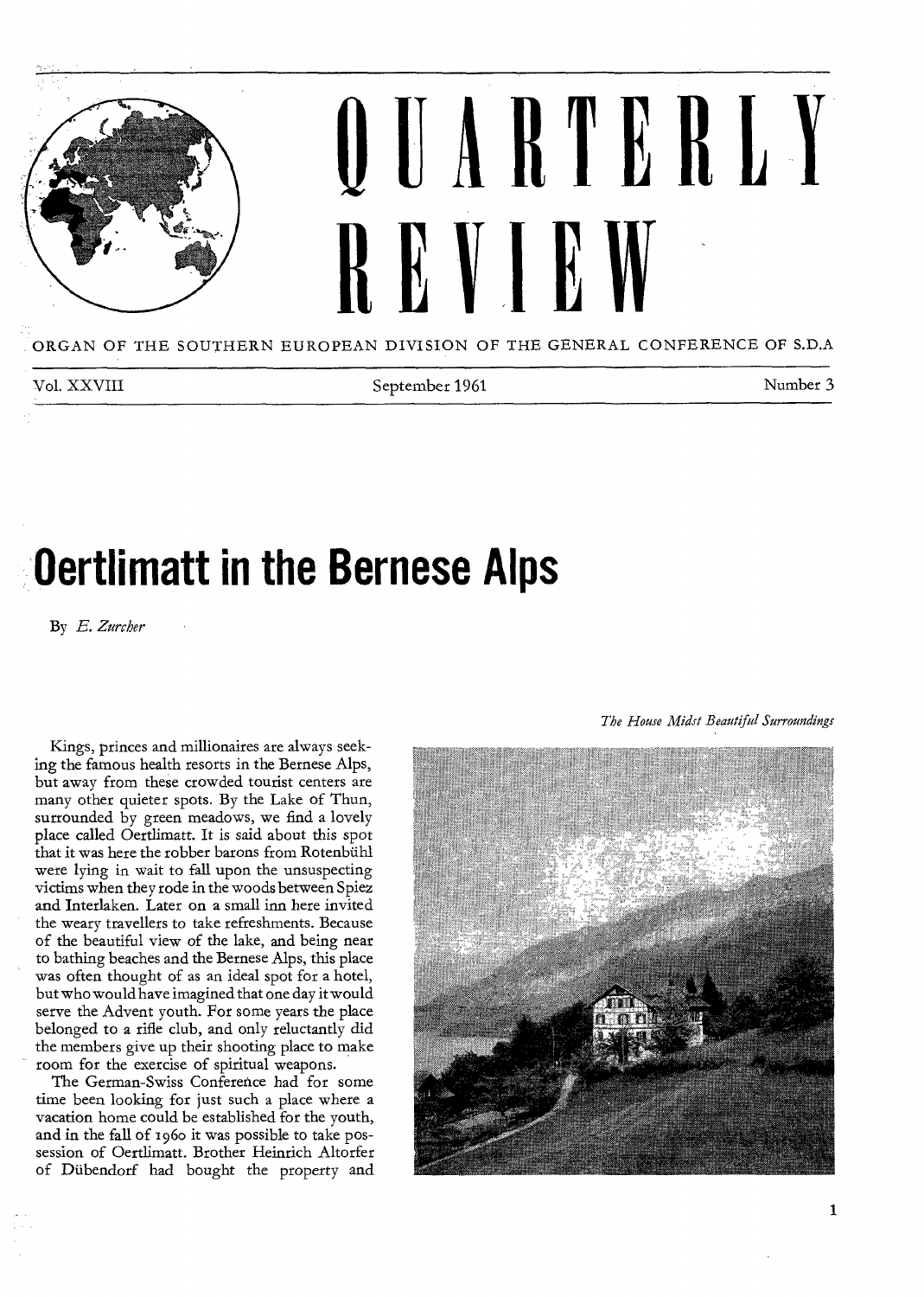handed it over to the German-Swiss Conference to use and administer. Furthermore, he has extended the right of purchase to the legal society of Seventh-day Adventists in Zurich. To the house belongs a barn and zo 000 square meters (about 5 acres) of land. A friend of the youth has donated an outdoor table tennis and laid out a wonderful playground for the children with all the equipment they could wish.

After rearranging the house it now has room for one hundred beds, and there is a lovely modern kitchen.

Oertlimatt shall in the first place serve as a vacation home for the youth, but when it is not in use as such, institutes and conventions can be held here. We are very happy about that, because it is always difficult to find a quiet place with enough room for that purpose.

In May of this year the inauguration took place in the presence of many young people and representatives from the firms which had supplied the material, and also from the workmen who so faithfully labored here. After that an institute was held for church and Sabbath school leaders. In the months of July and August the place was taken over by the children, who spent happy days there in the beautiful, healthful nature, and at the end of the season the doors will be opened to the older members in our midst. By the end of 1961 we expect that Oertlimatt will indeed be a name well-known among Seventh-day Adventists in German Switzerland. Many spiritual blessings will be enjoyed here by God's people when their free moments are spent in the right atmosphere. To create such a climate conducive to spiritual growth is our task at Oertlimatt, as well as doing our utmost to prepare wholesome food.

The official opening of Oertlimatt attracted much attention from the people living in that locality. A favorable report was published in one of the main newspapers of the district, and it is our prayer that this youth center, situated in one of the most beautiful spots in Switzerland, may be a blessing not only to our own Advent youth, but also to the people surrounding Oertlimatt.

# **Ingathering Experiences in Angola**

By B. J. Kohler

Now that the Ingathering campaign is upon us, it is interesting and encouraging to know that in the mission fields themselves our workers labor faithfully to gather in funds to further the cause we love.

I think especially of the vast territories in Angola, which have been so much in the news of late. We have here a missionary couple, Brother and Sister E. V. Hermanson, who for ten years have done systematic Ingathering among the Europeans living in the interior of northern Angola. Last year they collected 130,000 Escudos (\$ 4,642), but this is less than half of what they would receive in normal times. Generally, solicitation is confined to Europeans, for the natives buy and sell, but almost never give. However, there are exceptions, and at one farm where they called, after receiving from the Europeans their usual generous offerings, the bookkeeper decided to take the Hermansons to the native nurse's house. She responded with a gift of 50 Escudos (28 Es- $\c{cudos} =$  \$ 1.00), with the result that thirteen other natives gave zo Escudos each within a few minutes, all in recognition of what we are doing to help the natives along welfare lines.

As these missionaries go from place to place they call on government officials, many of whom have been treated or operated on by Dr. R. B. Parsons at the Bongo Mission Hospital. Through the years they

### **THE ADVENT MESSAGE ON THE ISLAND OF CRETE**

High and mountainous the island of Crete rises out of the blue waters of the Mediterranean. On this outpost of the Aegean Islands the apostle Paul stopped on his way to Malta with Luke and Aristarchus. It was on the island of Crete that Titus preached as a worker for the apostolic church, and where the Cretans questioned his authority because of his youth. It was therefore necessary for Paul to give him certain counsel that they should be "sound in the faith" (Titus  $1:13$ ).

A short time ago the Seventhday Adventists established their

.<br>Heriotzak la By IV. *A. Wild* 

first church on the island of Crete, with the approval of the government. It is situated in the center of the city of Herakleion, and in August a young Greek preacher and his wife moved there. In this town there are already three Seventh-day Adventist families.

Thus a door has been opened on this ancient island, and the last message of salvation will be preached to the people of Crete once more. We are praying and hoping for a rich harvest of souls.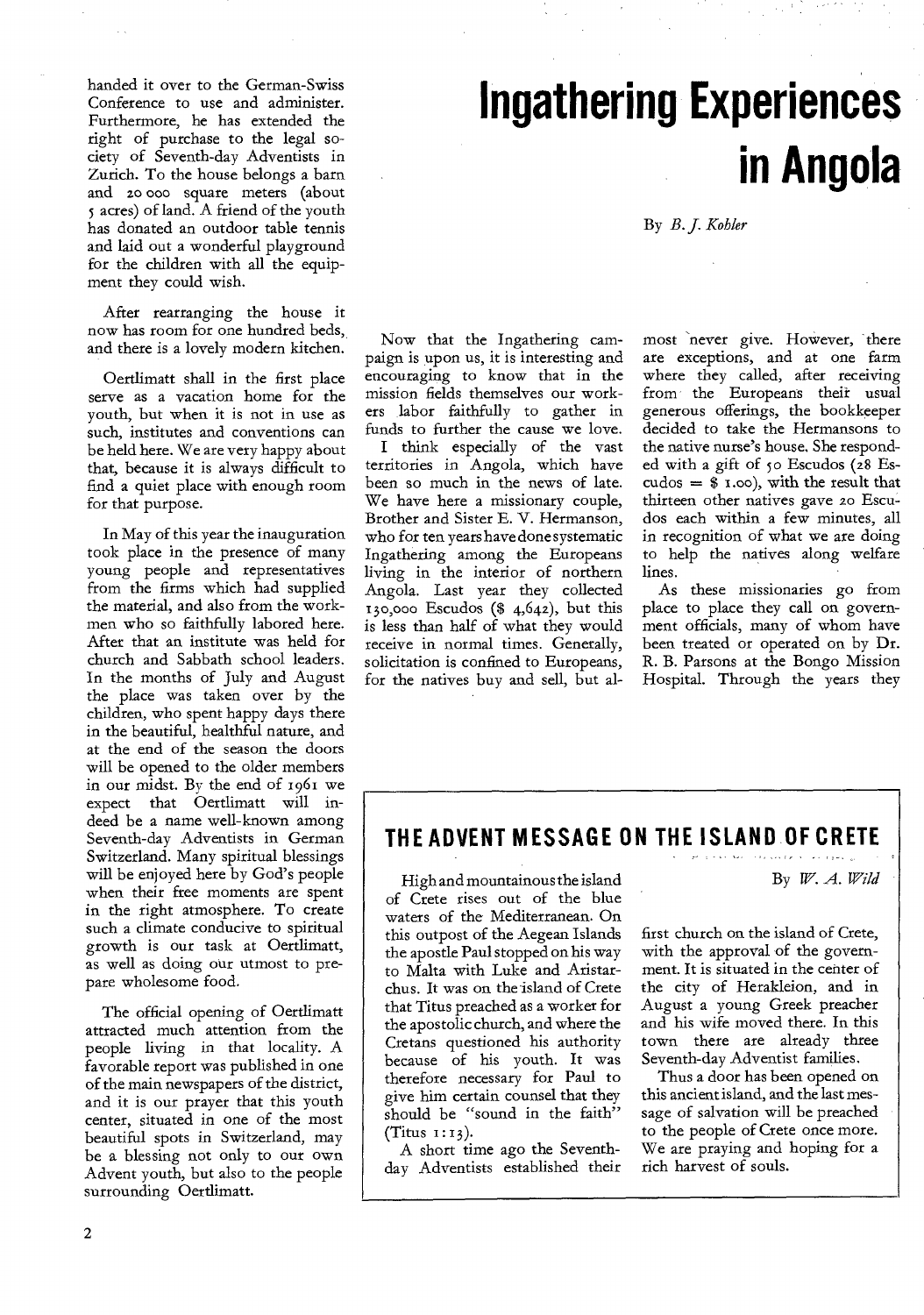have made many friends who eagerly look forward to their return, even though it means they will be asked to `'part with some of their hard-earned money. Every person is solicited, except in cases where they are without work, or perhaps have entailed heavy expenses through illness. They take enrollments for the Bible Correspondence School, and distribute hundreds of our magazines in addition to the regular Ingathering publications.

As Elder and Mrs. Hermanson make their annual rounds of solicitation for Ingathering, they try to practice the Golden Rule, and many are the interesting experiences that result. For instance, one day as they finished a town and set out for another thirty miles away, they were hailed on the outskirts by a priest who wanted a ride to a village fifty miles down the road. Upon discovering that Sister Hermanson was in the car, he guessed that they were missionaries and was somewhat embarrassed. However, they insisted on giving him a lift and made him feel at ease. As they drove along they visited in a friendly way, telling him about our medical, evangelistic and educational work, and offering the services of our Bongo Hospital in case of need. En route to the native village the priest planned to visit they had to stop for an hour to do their Ingathering, so they told him they would be glad to take him the rest of the way later, or he was free to go on if he should be offered a ride in some other car. He chose to wait and occupied his time while waiting by going down the street ahead of the Hermansons, explaining to the people the good work they were doing, and requesting them to give a good donation. Of course, most of the people already knew our brother and sister from previous years, but they did not know they were back in town, so the advance notice by the priest prepared them, and when they called at the different business houses the people would hand over their donations and tell them there was no need to explain their work because the priest had done it for them!

The priest had noted that one merchant was absent from his place of business, so later when he saw



*Mr. and Mrs. E. V. Hermanson* 

this man's truck approaching he asked Brother Hermanson to stop while he hailed the merchant. The brief roadside presentation resulted in the best donation of the afternoon.

Some of their experiences are unusual and even amusing, many times serving to break down barriers of prejudice. They tell of crossing a large river by barge at one time when they were en route to the northernmost part of their territory, and when they were making final arrangements at the shipping company the agent asked if they would mind carrying a box to one of the Catholic missions in the place to which they were going. Naturally they said Yes, and as they were ready to leave, a Dutch Catholic priest came in and the agent introduced our missionaries, telling him that they had consented to deliver the box. They then learned that the box contained an image of St. Francis, and the priest assured them that it was a beautiful piece of art. They were told that the saint was well packed and could travel in any position, but they were careful to let him ride right-side-up. Upon delivering it to the Catholic Mission they were given a receipt stating that it was received in good condition. Such gestures indoubtedly serve to reduce prejudice.

While soliciting in an isolated section of northern Angola, several years ago our missionaries met a well-read, studious young fellow who was a farm manager. He had bought *Great Controversy* and a Bible from a colporteur and was eager to discuss them in the light of current events. He had given a generous offering, but the following year was away when they called. Then, the next year, he remembered that he had been unable to donate to the Ingathering because of absence, so decided to double his gift to missions. Two months later he was treacherously murdered, and our two missionaries had a feeling of relief over the good spiritual talk they had with him a short time before.

Certainly their visits, Bible studies and prayers with these people have given them an insight into God's plan for those who serve Him, and we trust our faithful missionaries may be able to remain at their posts, bringing courage and comfort in the midst of confusion and trouble. Without doubt, Ingathering has proved a great blessing in and for the mission fields.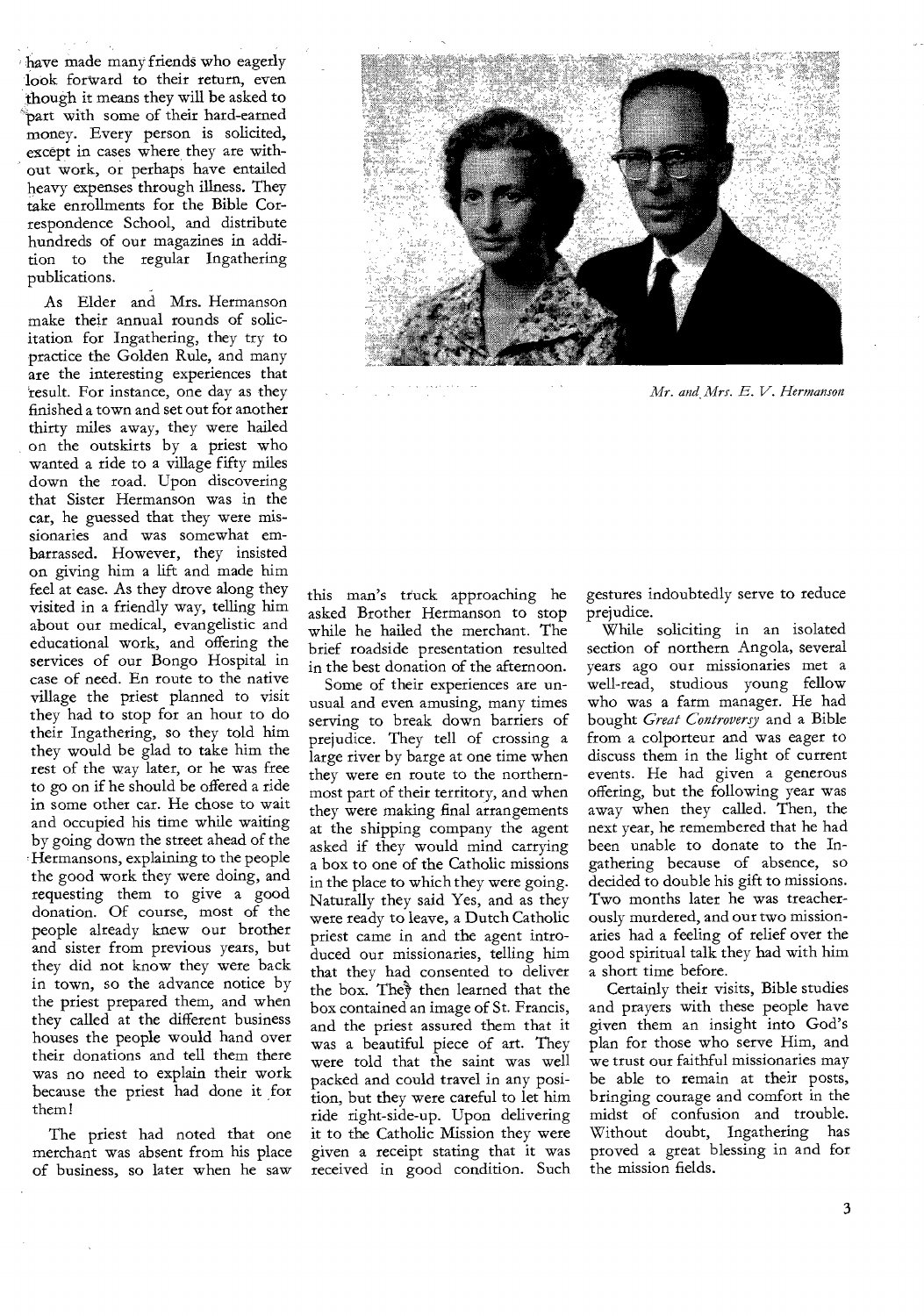# **Review of the School Year 1960/61 at Collonges**

The 39th school year of the French Adventist Seminary at Collonges is now in the past, and it is possible to appraise it with detachment. Figures alone cannot explain the importance of the work we carry out, but they do give a picture of our activities. At the end of April 1961, 191 students had been enrolled with an average of t7o youth in attendance throughout the school year. To understand the extent of the influence we exert, it is necessary to remember that these students represent twenty-five countries and territories: from France there were 68 students; 3o came from Switzerland, 11 from Portugal, 10 from Belgium, to from Italy, 8 from Spain, 3 from Germany, 3 from Poland, z from England, and one each from Norway, Finland and Yugoslavia. America sent a good delegation, and we even had some students from the French West Indies and a young girl from Brazil. Africa sent representatives from Algeria, Morocco, the Ivory Coast and Cameroun. The island territories were represented by students from Madagascar, Reunion, Tahiti, New Caledonia and New Zealand, and from Asia two nationals from Iran joined our student group.

It is interesting to note that we had 110 students preparing for different state examinations. Seventeen candidates sat for the baccalaureate, and of that number ten passed. When one bears in mind that the annual and national average of those passing is 30 to 35%, the results of our students bear testimony to the seriousness with which the young people applied themselves to their studies. Similar efforts were made in the business courses, where 16 students prepared for the degree in Commercial Science, and three young men took the Technical Course.

The most encouraging fact is, however, that 48 students this year took the Theological Course, thus preparing themselves for the ministry. The class of 196o/61 consisted of 26 candidates, of whom isz graduated from the Theological Course, 4 girls received the Bible Worker's diploma, and 3 received the diploma in Elementary Education, while 7 graduated from the Business Course. May this group of young people be the first of many more, because time is short, the harvest is greater than ever, and the reapers continue to be so few.

In describing the activities of the past school year it is necessary to mention other qualities equally important to the school life. There are many things not shown on the statistical reports, but which are just as essential, such as order, discipline, zealousness in study, spiritual experiences, in other words, the school spirit. We are aware of the fact that progress is essential, 'and we believe that with the help of God each school year will prove a step toward the realization of the grand and noble ideal for the education of our youth. One event must be mentioned in this

*Faculty and Staff at Collonges* 

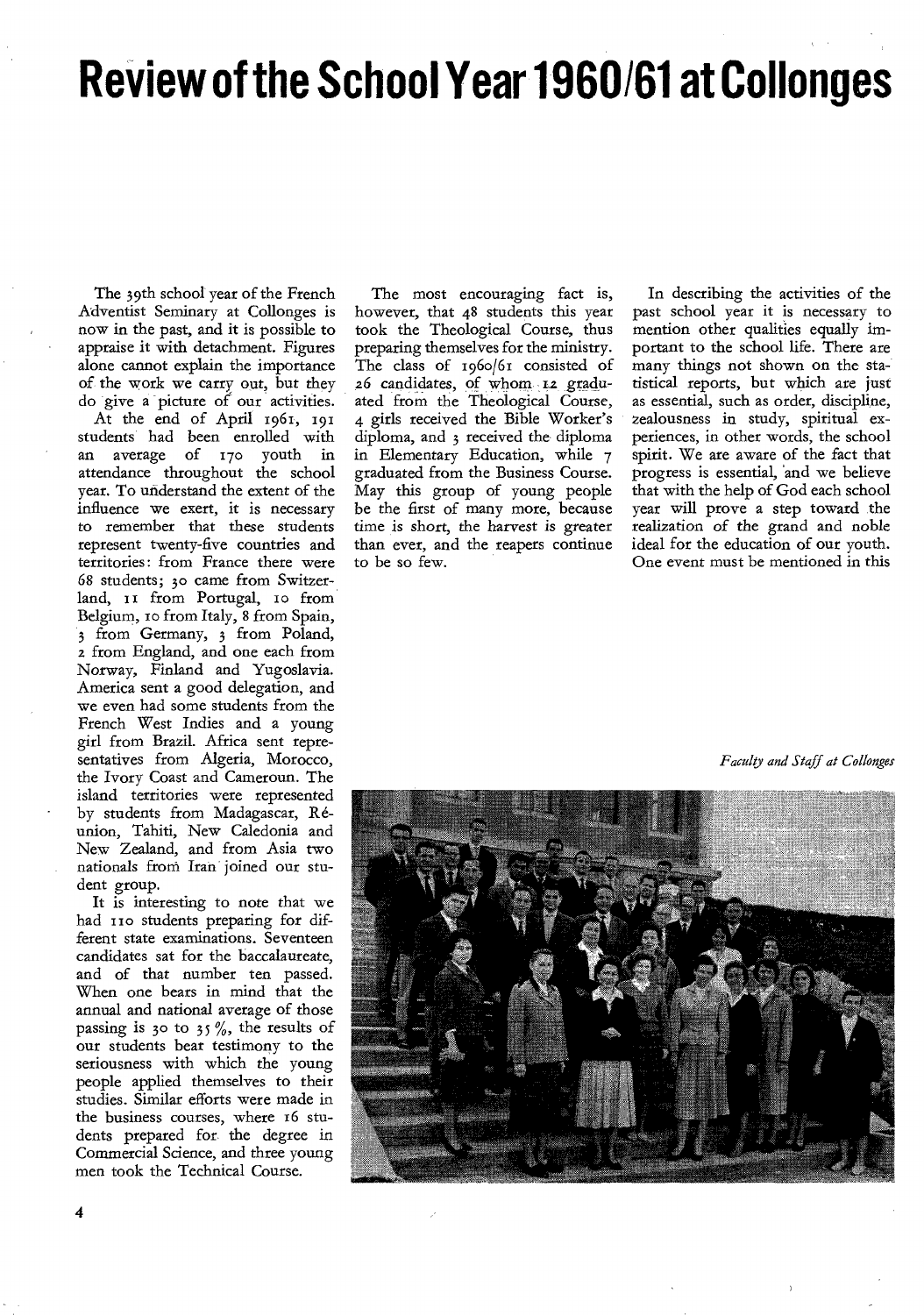connection: During the Week of Prayer, toward the end of the school year, about 5o students followed regularly the three baptismal classes organized, and 12 have since been baptized. Does this not prove that a spiritual work is being fostered in the hearts of the young people thus entrusted to us ?

The year 1961/6z will be the fortieth school year of the Seminary. A new decade opens up, and specific plans have been made for the institution to develop in every respect. Thus we plan that every department will be enlarged to offer new possibilities to the students. Henceforth it will be possible for the students, having their baccalaureate, to get a diploma in pedagogy or in secretarial science in one year. Upon the growing demand from foreign students, the teaching of French to foreigners will be intensified and enlarged, and a special department for these courses will be organized soon. Furthermore, beginning with the summer of 1961 a regular summer course in French for foreigners has been inaugurated in connection with Emmanuel Missionary College, which this summer sent a group of students to our Seminary under the direction of Dr. Daniel Augsburger. Over twenty American students studied here together with young people from England, Germany, Switzerland, and several other countries.

The most important changes, however, have been in connection with preparation for the ministry. While it is possible again for those of late calling to obtain a Bible Instructor's diploma, the way is now open to secure a Licensed Evangelist's diploma in case any young man has already passed his secondary studies at the level of the French baccalaureate, and rounds off his preparation with at least three years of theological stud-



*The School Family 1960/61* 

ies. These provisions not only open the door of opportunity to all those who feel the call to the ministry, but will also secure for good students the best education possible. Arrangements have been made with Andrews University granting a degree equivalent to the diploma in Theology to all students who obtain a Licensed Evangelist's diploma from Collonges. This guarantee was given only after it had been verified that the instructors in our theological department are qualified to teach on university level. We certainly appreciate very much the confidence the leaders of our work have in us.

All these efforts will, however, be in vain unless the workers in our large Division realize how important it is to send young people to our

Seminary to prepare for the minis $try - or simply to prepare for life:$ "Very much has been lost to the cause of truth by a lack of attention to the spiritual needs of the young .. . The youth need more than a casual notice, more than an occasional word of encouragement... When the youth give their hearts to God, our responsibility for them does not cease. They must be interested in the Lord's work, and led to see that He expects them to do something to advance His cause. It is not enough to show how much needs to be done, and to urge the youth to act a part. They must be taught how to labor for the Master. They must be trained, disciplined, drilled, in the best methods of winning souls to Christ." *(Gospel Workers,* pp. 207-21o.)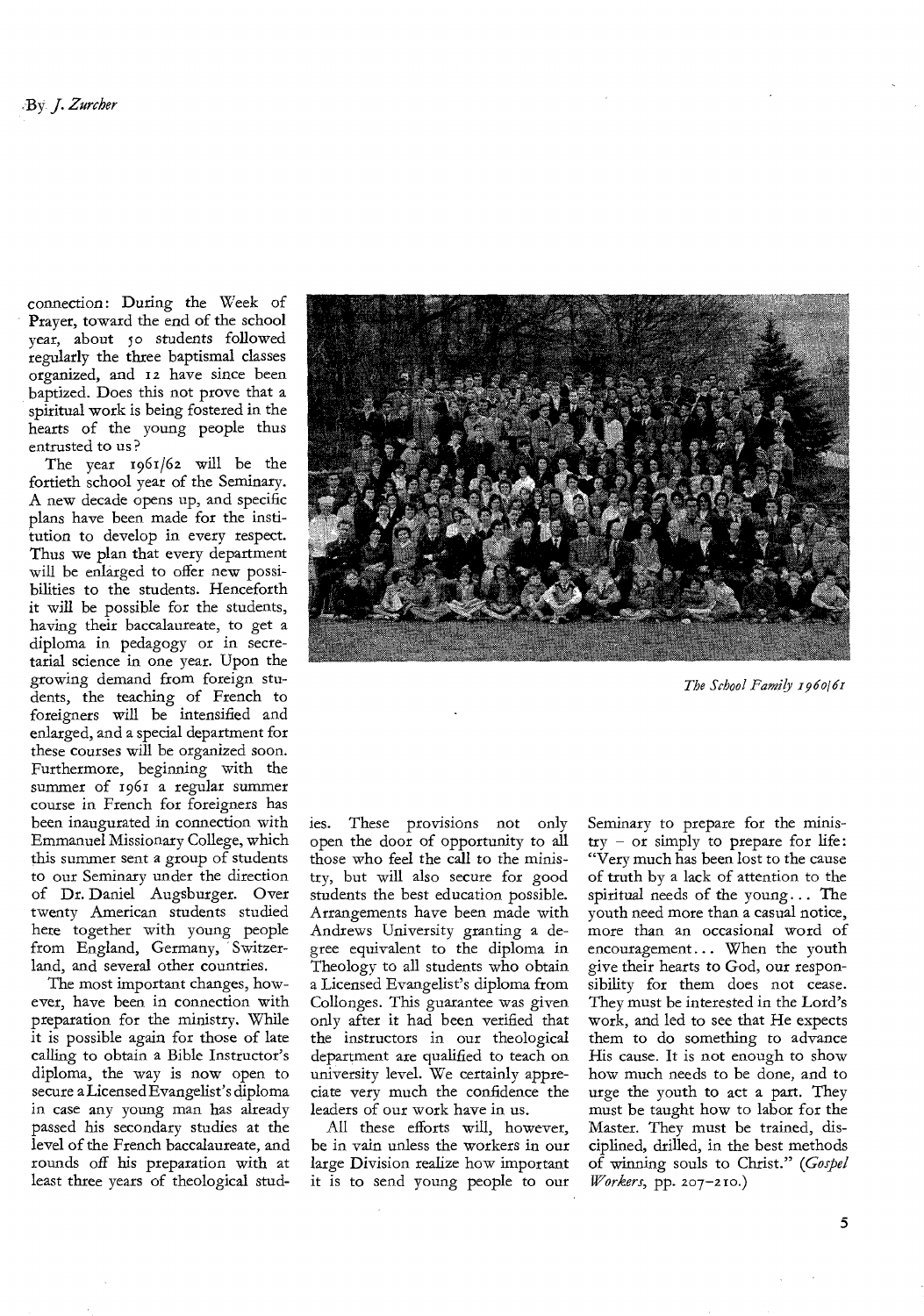| Active<br>Honorary<br>onorary<br>Workers<br>Cred. Miss. Active<br>Teachers<br><b>Total Workers</b><br>Licensed<br>Missionaries<br>Elementary<br>School Teac<br>Colporteurs<br>Bible<br>Instructors<br>Total Losses<br>Minist.<br>Present<br>Membership<br>Previous<br>Membership<br><b>Total Gains</b><br>Name of Conference<br>៵<br>Licensed<br>Ministers<br>All other<br>Regular<br>Gain<br>or Mission<br>Number of<br>Churches<br>Apostasy<br>Missing<br>Members<br>$\bullet$<br>Baptism<br>Letter<br>Letter<br>Death<br>$\overline{d}$<br>Vote<br>$\vec{z}$<br>$\hat{\phantom{a}}$<br>23<br>24<br>25<br>19<br>20<br>21<br>22<br>13<br>18<br>$\overline{2}$<br>3<br>$6\phantom{.}6$<br>7<br>8<br>10<br>12<br>14<br>15<br>16<br>17<br>1<br>4<br>5<br>9<br>-11<br>$\overline{2}$<br>22<br>5<br>10<br>1<br>AUSTRIAN U. C.<br>4<br>$\overline{20}$<br>5<br>6<br>7<br>1184<br>5<br>$\mathbf 2$<br>19<br>11<br>33<br>-5<br>5<br>16<br>26<br>1<br>1<br>$\overline{\phantom{a}}$<br>1177<br>22<br>Conference<br>Alpine<br>$\overline{\phantom{a}}$<br>$-3$<br>30<br>31<br>5<br>3<br>$\mathbf{1}$<br>6<br>22<br>28<br>1526<br>1<br>14<br>$\overline{\phantom{a}}$<br>26<br>10<br>10<br>11<br>---<br>1529<br>$\mathbf{1}$<br>$\mathbf{1}$<br>$\overline{\phantom{a}}$<br>Danube Conference<br>72<br>$\mathbf{2}$<br>27<br>4<br>2710<br>14<br>6<br>$\mathbf{1}$<br>4<br>11<br>11<br>20<br>2706<br>48<br>1<br>12<br>61<br>15<br>15<br>57<br>3<br>Total.<br>41<br>$\overline{\phantom{a}}$<br>$\overline{\phantom{0}}$<br>CZECHOSLOVAKIAN U. C.*<br>7505<br>43<br>26<br>2<br>71<br>Total<br>50<br>7505<br>14<br>7<br>6<br>1<br>FRANCO-BELGIAN U. C.<br>3<br>$\frac{3}{5}$<br>19<br>7<br>2<br>18<br>1046<br>6<br>19<br>4<br>$\overline{\phantom{0}}$<br>لمستد<br>16<br>1028<br>35<br>37<br>11<br>$\boldsymbol{2}$<br>Belgian Conference<br>$\mathbf{1}$<br>$\mathbf{1}$<br>$\overline{7}$<br>$\mathbf{1}$<br>$\mathbf{2}$<br>9<br>82<br>4<br>156<br>7<br>3787<br>35<br>7<br>69<br>123<br>10<br>47<br>$\overline{\phantom{a}}$<br>64<br>113<br>4<br>3674<br>10<br>177<br>44<br>French Conference<br>12<br>$\mathbf{2}$<br>12<br>$\bf{9}$<br>$\overline{7}$<br>$\mathbf{1}$<br>82<br>189<br>131<br>49<br>11<br>4<br>83<br>4833<br>85<br>45<br>214<br>21<br>9<br>53<br>4702<br>158<br>11<br>Total<br>$\overline{\phantom{a}}$<br>HUNGARIAN U.C.*<br>6225<br>67<br>39<br>6<br>163<br>6225<br>9<br>9<br>4<br>Total<br>RUMANIAN U.C.*<br>235<br>35629 108<br>127<br>35629<br>Total<br>646<br>3<br>2<br>1<br>SWISS U. C. $\dots \dots \dots \dots$<br>$\boldsymbol{3}$<br>$\mathbf 2$<br>38<br>12<br>16<br>$\mathbf{1}$<br>12<br>10<br>1497<br>4<br>$\overline{\phantom{a}}$<br>27<br>7<br>$\frac{22}{57}$<br>6<br>6<br>1487<br>15<br>French Swiss Conference<br>$\sim$<br>--<br>$\mathbf{3}$<br>$\mathbf{2}$<br>$\overline{2}$<br>48<br>21<br>36<br>21<br>2018<br>12<br>$\mathbf{1}$<br>$\mathbf{1}$<br>$\mathbf 2$<br>14<br>6<br>31<br>29<br>$\mathbf{1}$<br>27<br>9<br>11<br>1997<br>$\overline{\phantom{0}}$<br>German Swiss Conference<br>89<br>26<br>2<br>3<br>31<br>3515<br>$\boldsymbol{2}$<br>$\mathbf{2}$<br>5<br>-14<br>4<br>30<br>1<br>34<br>79<br>21<br>12<br>48<br>58<br>3484<br>44<br>$\mathbf{1}$<br>15<br>Total<br>$\overline{\phantom{m}}$<br>YUGOSLAVIAN U.C.*<br>61<br>196<br>15<br>8588<br>33<br>-11<br>5<br>11<br>230<br>2 119<br>211 108<br>34<br>54<br>1<br>Total<br>8573<br>90<br>$\overline{\phantom{a}}$<br>$\hspace{0.05cm}$<br>28<br>$\bf{2}$<br>15<br>6<br>4<br>$\overline{\phantom{a}}$<br>1<br>ANGOLA U.M. $\dots\dots\dots\dots$<br>63<br>40<br>18<br>5987<br>1<br>$\sim$<br>23<br>5987<br>---<br>4<br>Mission<br>Bongo<br>30<br>$-15$<br>19<br>1433<br>3<br>3<br>20<br>$\mathbf{1}$<br>$\overline{4}$<br>9<br>10<br>----<br>--<br>1448<br>4<br>Cuale<br>Mission<br>$\overline{2}$<br>14<br>6<br>320<br>11<br>$\overline{\phantom{a}}$<br>318<br>$\mathbf{2}$<br>4<br>$\overline{4}$<br>1<br>1<br>4<br>$\overline{\phantom{a}}$<br>Mission<br>Lucusse<br>$\mathbf{2}$<br>40<br>29<br>74<br>105<br>1743<br>1638<br>31<br>105<br>$\sim$<br>5<br>5<br>4<br>Mission<br>Luz<br>16<br>13<br>1518<br>$\sim$<br>$\mathbf{1}$<br>1518<br>$\overline{\phantom{m}}$<br>Namba<br>34<br>2867<br>2<br>18<br>22<br>14<br>$\overline{a}$<br>2867<br>Nova Lisboa Mission<br>3<br>14<br>$\mathbf{1}$<br>3<br>3<br>163<br>1<br>11<br>1<br>1<br>160<br>Quilengues<br>Mission<br>7<br>3<br>$\boldsymbol{4}$<br>270<br>3<br>266<br>1<br>4<br>4<br>-1<br>$\sim$<br>$Saint$ Thomas Mission $\ldots \ldots \ldots$<br>8<br>$\mathbf{1}$<br>$\overline{7}$<br>18<br>247<br>2<br>5<br>$\overline{4}$<br>247<br>18<br>17<br>$\mathbf{1}$<br>$\overline{\phantom{a}}$<br>$\overline{\phantom{a}}$<br>11<br>European Churches $\ldots \ldots \ldots$<br>$\mathbf{2}$<br>254<br>17<br>$\mathbf{1}$<br>41<br>99 14548<br>29<br>47<br>30<br>145<br>74<br>18<br>140<br>13<br>-10<br>1<br>14449<br>48<br>$\overline{\phantom{a}}$<br>$\overline{\phantom{a}}$<br>Total<br>59.<br><u>—</u><br>27<br>35<br>$\mathbf 2$<br>6<br>EQUATORIAL AFRICAN U.M<br>$\overline{7}$<br>34<br>1733<br>21<br>$\overline{\phantom{a}}$<br>3<br>70<br>3<br>$\mathbf{1}$<br>8<br>1<br>1733<br>$Mission$<br>East<br>37<br>3<br>23<br>$\overline{2}$<br>5<br>29<br>3<br>3<br>$-17$<br>12<br>18<br>386<br>$\bf{2}$<br>4<br>-5<br>$\overline{\phantom{a}}$<br>6<br>9<br>$\mathbf{1}$<br>403<br>Mission<br>Kribi<br>82<br>127<br>13<br>24<br>37<br>75<br>67<br>3137<br>4<br>51<br>$\overline{\phantom{a}}$<br>12<br>3070<br>190<br>4<br>194<br>1<br>4<br>مسد<br>Nanga-Eboko<br>Mission<br>22<br>$\boldsymbol{2}$<br>1<br>456<br>10<br>7<br>$\mathbf{2}$<br>1<br>$\overline{\phantom{a}}$<br>456<br>-1<br>North Cameroun Mission<br>23<br>34<br>$\mathbf{1}$<br>5<br>$\mathbf{2}$<br>$\overline{2}$<br>543<br>3<br>543<br>Sangmélima<br>Mission<br>$\mathbf{2}$<br>11<br>64<br>16<br>1122<br>3<br>46<br>16<br>2<br>6<br>1106<br>16<br>Yaoundé<br>Mission<br>$\mathbf{2}$<br>$\mathbf{1}$<br>$\overline{2}$<br><b>Mission Station</b><br>$\overline{\phantom{a}}$<br>Bangui<br>345<br>33<br>222<br>93<br>6<br>3<br>156<br>66<br>7379<br>17<br>9<br>9<br>34<br>73<br>170<br>36<br>7313<br>215<br>3<br>54<br>4<br>$\overline{\phantom{m}}$<br>$\sim$<br>Total |  |  |  |  |  |  |  |  |  |  |  |  |  |  |
|---------------------------------------------------------------------------------------------------------------------------------------------------------------------------------------------------------------------------------------------------------------------------------------------------------------------------------------------------------------------------------------------------------------------------------------------------------------------------------------------------------------------------------------------------------------------------------------------------------------------------------------------------------------------------------------------------------------------------------------------------------------------------------------------------------------------------------------------------------------------------------------------------------------------------------------------------------------------------------------------------------------------------------------------------------------------------------------------------------------------------------------------------------------------------------------------------------------------------------------------------------------------------------------------------------------------------------------------------------------------------------------------------------------------------------------------------------------------------------------------------------------------------------------------------------------------------------------------------------------------------------------------------------------------------------------------------------------------------------------------------------------------------------------------------------------------------------------------------------------------------------------------------------------------------------------------------------------------------------------------------------------------------------------------------------------------------------------------------------------------------------------------------------------------------------------------------------------------------------------------------------------------------------------------------------------------------------------------------------------------------------------------------------------------------------------------------------------------------------------------------------------------------------------------------------------------------------------------------------------------------------------------------------------------------------------------------------------------------------------------------------------------------------------------------------------------------------------------------------------------------------------------------------------------------------------------------------------------------------------------------------------------------------------------------------------------------------------------------------------------------------------------------------------------------------------------------------------------------------------------------------------------------------------------------------------------------------------------------------------------------------------------------------------------------------------------------------------------------------------------------------------------------------------------------------------------------------------------------------------------------------------------------------------------------------------------------------------------------------------------------------------------------------------------------------------------------------------------------------------------------------------------------------------------------------------------------------------------------------------------------------------------------------------------------------------------------------------------------------------------------------------------------------------------------------------------------------------------------------------------------------------------------------------------------------------------------------------------------------------------------------------------------------------------------------------------------------------------------------------------------------------------------------------------------------------------------------------------------------------------------------------------------------------------------------------------------------------------------------------------------------------------------------------------------------------------------------------------------------------------------------------------------------------------------------------------------------------------------------------------------------------------------------------------------------------------------------------------------------------------------------------------------------------------------------------------------------------------------------------------------------------------------------------------------------------------------------------------------------------------------------------------------------------------------------------------------------------------------------------------------------------------------------------------------------------------------------------------------------------------------------------------------------------------------------------------------------------------------------------------------------------------------------------------------------------------------------------------------------------------------------------------------------------------------------------------------------------------------------------------------------------------------------------------------------------------------------------------------------------------------------------------------------------------------------------------------------------|--|--|--|--|--|--|--|--|--|--|--|--|--|--|
|                                                                                                                                                                                                                                                                                                                                                                                                                                                                                                                                                                                                                                                                                                                                                                                                                                                                                                                                                                                                                                                                                                                                                                                                                                                                                                                                                                                                                                                                                                                                                                                                                                                                                                                                                                                                                                                                                                                                                                                                                                                                                                                                                                                                                                                                                                                                                                                                                                                                                                                                                                                                                                                                                                                                                                                                                                                                                                                                                                                                                                                                                                                                                                                                                                                                                                                                                                                                                                                                                                                                                                                                                                                                                                                                                                                                                                                                                                                                                                                                                                                                                                                                                                                                                                                                                                                                                                                                                                                                                                                                                                                                                                                                                                                                                                                                                                                                                                                                                                                                                                                                                                                                                                                                                                                                                                                                                                                                                                                                                                                                                                                                                                                                                                                                                                                                                                                                                                                                                                                                                                                                                                                                                                                                               |  |  |  |  |  |  |  |  |  |  |  |  |  |  |
|                                                                                                                                                                                                                                                                                                                                                                                                                                                                                                                                                                                                                                                                                                                                                                                                                                                                                                                                                                                                                                                                                                                                                                                                                                                                                                                                                                                                                                                                                                                                                                                                                                                                                                                                                                                                                                                                                                                                                                                                                                                                                                                                                                                                                                                                                                                                                                                                                                                                                                                                                                                                                                                                                                                                                                                                                                                                                                                                                                                                                                                                                                                                                                                                                                                                                                                                                                                                                                                                                                                                                                                                                                                                                                                                                                                                                                                                                                                                                                                                                                                                                                                                                                                                                                                                                                                                                                                                                                                                                                                                                                                                                                                                                                                                                                                                                                                                                                                                                                                                                                                                                                                                                                                                                                                                                                                                                                                                                                                                                                                                                                                                                                                                                                                                                                                                                                                                                                                                                                                                                                                                                                                                                                                                               |  |  |  |  |  |  |  |  |  |  |  |  |  |  |
|                                                                                                                                                                                                                                                                                                                                                                                                                                                                                                                                                                                                                                                                                                                                                                                                                                                                                                                                                                                                                                                                                                                                                                                                                                                                                                                                                                                                                                                                                                                                                                                                                                                                                                                                                                                                                                                                                                                                                                                                                                                                                                                                                                                                                                                                                                                                                                                                                                                                                                                                                                                                                                                                                                                                                                                                                                                                                                                                                                                                                                                                                                                                                                                                                                                                                                                                                                                                                                                                                                                                                                                                                                                                                                                                                                                                                                                                                                                                                                                                                                                                                                                                                                                                                                                                                                                                                                                                                                                                                                                                                                                                                                                                                                                                                                                                                                                                                                                                                                                                                                                                                                                                                                                                                                                                                                                                                                                                                                                                                                                                                                                                                                                                                                                                                                                                                                                                                                                                                                                                                                                                                                                                                                                                               |  |  |  |  |  |  |  |  |  |  |  |  |  |  |
|                                                                                                                                                                                                                                                                                                                                                                                                                                                                                                                                                                                                                                                                                                                                                                                                                                                                                                                                                                                                                                                                                                                                                                                                                                                                                                                                                                                                                                                                                                                                                                                                                                                                                                                                                                                                                                                                                                                                                                                                                                                                                                                                                                                                                                                                                                                                                                                                                                                                                                                                                                                                                                                                                                                                                                                                                                                                                                                                                                                                                                                                                                                                                                                                                                                                                                                                                                                                                                                                                                                                                                                                                                                                                                                                                                                                                                                                                                                                                                                                                                                                                                                                                                                                                                                                                                                                                                                                                                                                                                                                                                                                                                                                                                                                                                                                                                                                                                                                                                                                                                                                                                                                                                                                                                                                                                                                                                                                                                                                                                                                                                                                                                                                                                                                                                                                                                                                                                                                                                                                                                                                                                                                                                                                               |  |  |  |  |  |  |  |  |  |  |  |  |  |  |
|                                                                                                                                                                                                                                                                                                                                                                                                                                                                                                                                                                                                                                                                                                                                                                                                                                                                                                                                                                                                                                                                                                                                                                                                                                                                                                                                                                                                                                                                                                                                                                                                                                                                                                                                                                                                                                                                                                                                                                                                                                                                                                                                                                                                                                                                                                                                                                                                                                                                                                                                                                                                                                                                                                                                                                                                                                                                                                                                                                                                                                                                                                                                                                                                                                                                                                                                                                                                                                                                                                                                                                                                                                                                                                                                                                                                                                                                                                                                                                                                                                                                                                                                                                                                                                                                                                                                                                                                                                                                                                                                                                                                                                                                                                                                                                                                                                                                                                                                                                                                                                                                                                                                                                                                                                                                                                                                                                                                                                                                                                                                                                                                                                                                                                                                                                                                                                                                                                                                                                                                                                                                                                                                                                                                               |  |  |  |  |  |  |  |  |  |  |  |  |  |  |
|                                                                                                                                                                                                                                                                                                                                                                                                                                                                                                                                                                                                                                                                                                                                                                                                                                                                                                                                                                                                                                                                                                                                                                                                                                                                                                                                                                                                                                                                                                                                                                                                                                                                                                                                                                                                                                                                                                                                                                                                                                                                                                                                                                                                                                                                                                                                                                                                                                                                                                                                                                                                                                                                                                                                                                                                                                                                                                                                                                                                                                                                                                                                                                                                                                                                                                                                                                                                                                                                                                                                                                                                                                                                                                                                                                                                                                                                                                                                                                                                                                                                                                                                                                                                                                                                                                                                                                                                                                                                                                                                                                                                                                                                                                                                                                                                                                                                                                                                                                                                                                                                                                                                                                                                                                                                                                                                                                                                                                                                                                                                                                                                                                                                                                                                                                                                                                                                                                                                                                                                                                                                                                                                                                                                               |  |  |  |  |  |  |  |  |  |  |  |  |  |  |
|                                                                                                                                                                                                                                                                                                                                                                                                                                                                                                                                                                                                                                                                                                                                                                                                                                                                                                                                                                                                                                                                                                                                                                                                                                                                                                                                                                                                                                                                                                                                                                                                                                                                                                                                                                                                                                                                                                                                                                                                                                                                                                                                                                                                                                                                                                                                                                                                                                                                                                                                                                                                                                                                                                                                                                                                                                                                                                                                                                                                                                                                                                                                                                                                                                                                                                                                                                                                                                                                                                                                                                                                                                                                                                                                                                                                                                                                                                                                                                                                                                                                                                                                                                                                                                                                                                                                                                                                                                                                                                                                                                                                                                                                                                                                                                                                                                                                                                                                                                                                                                                                                                                                                                                                                                                                                                                                                                                                                                                                                                                                                                                                                                                                                                                                                                                                                                                                                                                                                                                                                                                                                                                                                                                                               |  |  |  |  |  |  |  |  |  |  |  |  |  |  |
|                                                                                                                                                                                                                                                                                                                                                                                                                                                                                                                                                                                                                                                                                                                                                                                                                                                                                                                                                                                                                                                                                                                                                                                                                                                                                                                                                                                                                                                                                                                                                                                                                                                                                                                                                                                                                                                                                                                                                                                                                                                                                                                                                                                                                                                                                                                                                                                                                                                                                                                                                                                                                                                                                                                                                                                                                                                                                                                                                                                                                                                                                                                                                                                                                                                                                                                                                                                                                                                                                                                                                                                                                                                                                                                                                                                                                                                                                                                                                                                                                                                                                                                                                                                                                                                                                                                                                                                                                                                                                                                                                                                                                                                                                                                                                                                                                                                                                                                                                                                                                                                                                                                                                                                                                                                                                                                                                                                                                                                                                                                                                                                                                                                                                                                                                                                                                                                                                                                                                                                                                                                                                                                                                                                                               |  |  |  |  |  |  |  |  |  |  |  |  |  |  |
|                                                                                                                                                                                                                                                                                                                                                                                                                                                                                                                                                                                                                                                                                                                                                                                                                                                                                                                                                                                                                                                                                                                                                                                                                                                                                                                                                                                                                                                                                                                                                                                                                                                                                                                                                                                                                                                                                                                                                                                                                                                                                                                                                                                                                                                                                                                                                                                                                                                                                                                                                                                                                                                                                                                                                                                                                                                                                                                                                                                                                                                                                                                                                                                                                                                                                                                                                                                                                                                                                                                                                                                                                                                                                                                                                                                                                                                                                                                                                                                                                                                                                                                                                                                                                                                                                                                                                                                                                                                                                                                                                                                                                                                                                                                                                                                                                                                                                                                                                                                                                                                                                                                                                                                                                                                                                                                                                                                                                                                                                                                                                                                                                                                                                                                                                                                                                                                                                                                                                                                                                                                                                                                                                                                                               |  |  |  |  |  |  |  |  |  |  |  |  |  |  |
|                                                                                                                                                                                                                                                                                                                                                                                                                                                                                                                                                                                                                                                                                                                                                                                                                                                                                                                                                                                                                                                                                                                                                                                                                                                                                                                                                                                                                                                                                                                                                                                                                                                                                                                                                                                                                                                                                                                                                                                                                                                                                                                                                                                                                                                                                                                                                                                                                                                                                                                                                                                                                                                                                                                                                                                                                                                                                                                                                                                                                                                                                                                                                                                                                                                                                                                                                                                                                                                                                                                                                                                                                                                                                                                                                                                                                                                                                                                                                                                                                                                                                                                                                                                                                                                                                                                                                                                                                                                                                                                                                                                                                                                                                                                                                                                                                                                                                                                                                                                                                                                                                                                                                                                                                                                                                                                                                                                                                                                                                                                                                                                                                                                                                                                                                                                                                                                                                                                                                                                                                                                                                                                                                                                                               |  |  |  |  |  |  |  |  |  |  |  |  |  |  |
|                                                                                                                                                                                                                                                                                                                                                                                                                                                                                                                                                                                                                                                                                                                                                                                                                                                                                                                                                                                                                                                                                                                                                                                                                                                                                                                                                                                                                                                                                                                                                                                                                                                                                                                                                                                                                                                                                                                                                                                                                                                                                                                                                                                                                                                                                                                                                                                                                                                                                                                                                                                                                                                                                                                                                                                                                                                                                                                                                                                                                                                                                                                                                                                                                                                                                                                                                                                                                                                                                                                                                                                                                                                                                                                                                                                                                                                                                                                                                                                                                                                                                                                                                                                                                                                                                                                                                                                                                                                                                                                                                                                                                                                                                                                                                                                                                                                                                                                                                                                                                                                                                                                                                                                                                                                                                                                                                                                                                                                                                                                                                                                                                                                                                                                                                                                                                                                                                                                                                                                                                                                                                                                                                                                                               |  |  |  |  |  |  |  |  |  |  |  |  |  |  |
|                                                                                                                                                                                                                                                                                                                                                                                                                                                                                                                                                                                                                                                                                                                                                                                                                                                                                                                                                                                                                                                                                                                                                                                                                                                                                                                                                                                                                                                                                                                                                                                                                                                                                                                                                                                                                                                                                                                                                                                                                                                                                                                                                                                                                                                                                                                                                                                                                                                                                                                                                                                                                                                                                                                                                                                                                                                                                                                                                                                                                                                                                                                                                                                                                                                                                                                                                                                                                                                                                                                                                                                                                                                                                                                                                                                                                                                                                                                                                                                                                                                                                                                                                                                                                                                                                                                                                                                                                                                                                                                                                                                                                                                                                                                                                                                                                                                                                                                                                                                                                                                                                                                                                                                                                                                                                                                                                                                                                                                                                                                                                                                                                                                                                                                                                                                                                                                                                                                                                                                                                                                                                                                                                                                                               |  |  |  |  |  |  |  |  |  |  |  |  |  |  |
|                                                                                                                                                                                                                                                                                                                                                                                                                                                                                                                                                                                                                                                                                                                                                                                                                                                                                                                                                                                                                                                                                                                                                                                                                                                                                                                                                                                                                                                                                                                                                                                                                                                                                                                                                                                                                                                                                                                                                                                                                                                                                                                                                                                                                                                                                                                                                                                                                                                                                                                                                                                                                                                                                                                                                                                                                                                                                                                                                                                                                                                                                                                                                                                                                                                                                                                                                                                                                                                                                                                                                                                                                                                                                                                                                                                                                                                                                                                                                                                                                                                                                                                                                                                                                                                                                                                                                                                                                                                                                                                                                                                                                                                                                                                                                                                                                                                                                                                                                                                                                                                                                                                                                                                                                                                                                                                                                                                                                                                                                                                                                                                                                                                                                                                                                                                                                                                                                                                                                                                                                                                                                                                                                                                                               |  |  |  |  |  |  |  |  |  |  |  |  |  |  |
|                                                                                                                                                                                                                                                                                                                                                                                                                                                                                                                                                                                                                                                                                                                                                                                                                                                                                                                                                                                                                                                                                                                                                                                                                                                                                                                                                                                                                                                                                                                                                                                                                                                                                                                                                                                                                                                                                                                                                                                                                                                                                                                                                                                                                                                                                                                                                                                                                                                                                                                                                                                                                                                                                                                                                                                                                                                                                                                                                                                                                                                                                                                                                                                                                                                                                                                                                                                                                                                                                                                                                                                                                                                                                                                                                                                                                                                                                                                                                                                                                                                                                                                                                                                                                                                                                                                                                                                                                                                                                                                                                                                                                                                                                                                                                                                                                                                                                                                                                                                                                                                                                                                                                                                                                                                                                                                                                                                                                                                                                                                                                                                                                                                                                                                                                                                                                                                                                                                                                                                                                                                                                                                                                                                                               |  |  |  |  |  |  |  |  |  |  |  |  |  |  |
|                                                                                                                                                                                                                                                                                                                                                                                                                                                                                                                                                                                                                                                                                                                                                                                                                                                                                                                                                                                                                                                                                                                                                                                                                                                                                                                                                                                                                                                                                                                                                                                                                                                                                                                                                                                                                                                                                                                                                                                                                                                                                                                                                                                                                                                                                                                                                                                                                                                                                                                                                                                                                                                                                                                                                                                                                                                                                                                                                                                                                                                                                                                                                                                                                                                                                                                                                                                                                                                                                                                                                                                                                                                                                                                                                                                                                                                                                                                                                                                                                                                                                                                                                                                                                                                                                                                                                                                                                                                                                                                                                                                                                                                                                                                                                                                                                                                                                                                                                                                                                                                                                                                                                                                                                                                                                                                                                                                                                                                                                                                                                                                                                                                                                                                                                                                                                                                                                                                                                                                                                                                                                                                                                                                                               |  |  |  |  |  |  |  |  |  |  |  |  |  |  |

### **STATISTICAL REPORT OF THE SOUTHERN EUROPEAN DIVISION OF S. D. A. FOR THE QUARTER ENDING JUNE 30, 1961**

The Sabbath School Reports Will Appear Next Time As Usual

 $\mathcal{L}_{\text{max}}$  and  $\mathcal{L}_{\text{max}}$  . In the  $\mathcal{L}_{\text{max}}$ 

 $\mathcal{L}^{\mathcal{L}}$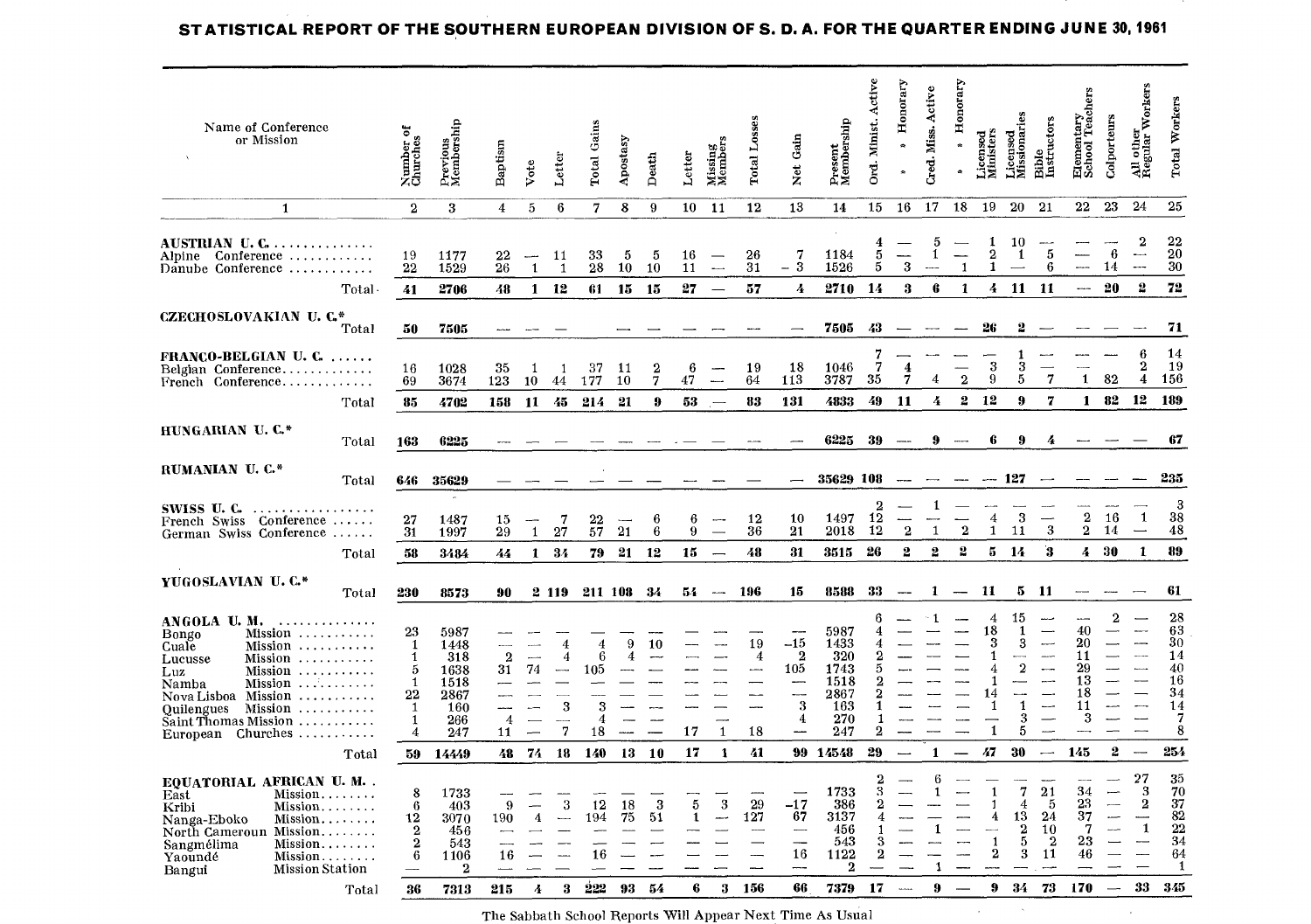| INDIAN OCEAN U.M.                                                                                              | .                                                                                                                                                                       |                                                     |                                                             |                                                                   |                         |                            |                                |                                       |                    |                                                      |                           |                                         |                                                             | $\overline{2}$     |      |              |                          |         |         |                |                                    |                     |                        | 10                                                    |
|----------------------------------------------------------------------------------------------------------------|-------------------------------------------------------------------------------------------------------------------------------------------------------------------------|-----------------------------------------------------|-------------------------------------------------------------|-------------------------------------------------------------------|-------------------------|----------------------------|--------------------------------|---------------------------------------|--------------------|------------------------------------------------------|---------------------------|-----------------------------------------|-------------------------------------------------------------|--------------------|------|--------------|--------------------------|---------|---------|----------------|------------------------------------|---------------------|------------------------|-------------------------------------------------------|
| Antsirabe<br>Fianarantsoa<br>Majunga<br>Mauritius<br>Réunion<br>Seychelles<br>Tamatave<br>Tananarive<br>Tulear | Mission<br>. <i>.</i> .<br>Mission<br>Mission<br>.<br>Mission<br>.<br>Mission<br>.<br>Mission<br>Mission<br>1.1.1.1.1.1.1<br>Mission<br>1.1.1.1.1.1.1.1<br>Mission<br>. | 9<br>11<br>11<br>14<br>$9\,$<br>1<br>10<br>37<br>-1 | 220<br>276<br>420<br>1167<br>433<br>78<br>285<br>1489<br>49 | 7<br>15<br>$\overline{\phantom{a}}$<br>10<br>40<br><b>Service</b> | 4<br>16<br>8<br>--<br>6 | 12<br>17<br>23<br>16<br>40 | 2<br>6                         |                                       | 17<br>10           | $\sim$<br>$\sim$                                     | 19<br>16<br>4             | 6<br>$-2$<br>7<br>—…<br>15<br>36<br>--- | 226<br>276<br>420<br>1165<br>440<br>78<br>300<br>1525<br>49 | 5                  |      |              |                          | 3       | 3       | 1              | 16<br>34                           |                     | 3<br>1<br>---<br>11    | 8<br>22<br>38<br>6<br>$\overline{2}$<br>22<br>60<br>4 |
|                                                                                                                | Total                                                                                                                                                                   | 103                                                 | 4417                                                        | 73<br>1                                                           |                         | 34 108                     | 10                             | 4                                     | 32                 | $\overline{\phantom{a}}$                             | 46                        | 62                                      | 4479                                                        | 26                 | 4    | 2            | $\overline{\phantom{a}}$ | 18      | 33      | 2              | 78                                 | -1                  | 15 179                 |                                                       |
| ITALIAN U.M.<br>Italian<br>Sardinia Mission Station.                                                           | . <i>.</i><br>Mission                                                                                                                                                   | 56<br>$\boldsymbol{2}$                              | 2752<br>44                                                  | 76                                                                | 32                      | 108<br>--                  | 10<br>$\overline{\phantom{a}}$ |                                       | 36                 | $\cdots$<br>$\overline{\phantom{a}}$                 | 53                        | 55<br>1<br>$\overline{\phantom{0}}$     | 2807<br>43                                                  | 9<br>17<br>---     |      |              |                          | 3<br>10 | 8<br>10 | $\overline{2}$ |                                    | 44                  | ---                    | 30<br>83<br>-1                                        |
|                                                                                                                | Total                                                                                                                                                                   | 58                                                  | 2796                                                        | 76<br>$\hspace{0.05cm} \dashrightarrow$                           | 32                      | 108                        | 10                             | 7                                     | 37                 | $\overline{\phantom{a}}$                             | 54                        | 54                                      | 2850                                                        | 26                 | 6    | 2            | -1                       | 14      | 18      | 2              | $\overline{\phantom{a}}$           | 44                  |                        | 1 1 1 4                                               |
| NORTH AFRICAN U.M.<br>1.1.1.1.1<br>Algerian-Tunisian Mission<br>Mission<br>Moroccan                            |                                                                                                                                                                         | 13<br>$\overline{7}$                                | 630<br>238                                                  |                                                                   |                         |                            |                                |                                       |                    |                                                      |                           |                                         | 630<br>238                                                  | 3<br>4             |      |              |                          |         |         |                |                                    | 2<br>$\overline{2}$ |                        | 5<br>15<br>-9                                         |
|                                                                                                                | Total                                                                                                                                                                   | 20                                                  | 868                                                         |                                                                   |                         |                            |                                |                                       |                    |                                                      |                           |                                         | 868                                                         | 11                 | ---- | $\mathbf{2}$ |                          | 4       | 7       | -1             |                                    | 4                   |                        | 29                                                    |
| PORTUGUESE U. M.<br>Mission<br>Azores<br>.<br>Cape Verde Mission<br>.<br>Madeira<br>Portuguese Conference      |                                                                                                                                                                         | 3<br>4<br>1<br>22                                   | 155<br>307<br>151<br>1850                                   | 8<br>4<br>28<br>1                                                 | 6<br>$\sim$<br>12       | 14<br>4<br>41              | $-\cdot$<br>$\boldsymbol{2}$   | $\overline{2}$<br>1<br>$\overline{2}$ | $\mathbf{f}$<br>18 | $\overline{\phantom{0}}$<br>$\overline{\phantom{a}}$ | 8<br>$\overline{2}$<br>22 | 6<br>$\mathbf{2}$<br>19                 | 156<br>313<br>153<br>1869                                   | $\mathcal{D}$<br>8 | 4    | З            |                          |         |         | 1              | $\overline{2}$                     | 15                  | 3<br>----<br>---<br>-- | 11<br>$\boldsymbol{2}$<br>5<br>$\mathbf{1}$<br>45     |
|                                                                                                                | Total                                                                                                                                                                   | 30                                                  | 2463                                                        | 41<br>1                                                           | 18                      | 60                         | $\mathbf{2}$                   | 5                                     | 25                 |                                                      | 32                        | 28                                      | 2491                                                        | 12                 | 4    | 7            | $\sim$                   | 10      | 7       | -1             | $\bf{3}$                           | 17                  | 3                      | -64                                                   |
| <b>BULGARIAN</b><br><b>GREEK</b><br><b>ISRAEL</b><br><b>MOZAMBIQUE</b><br><b>SENEGAL</b><br><b>SPANISH</b>     | Mission.*<br>Mission<br>Mission<br>Mission<br>Mission<br>Church                                                                                                         | 39<br>7<br>-1<br>16<br>-1<br>19                     | 3197<br>215<br>43<br>2071<br>18<br>1511                     | ā<br>61                                                           | 23                      | 5<br>85                    | 2                              | 5                                     | 21                 |                                                      | 28                        | 4<br>---<br>$-1$<br>57                  | 3197<br>219<br>43<br>2071<br>17<br>1568                     | Я<br>12            |      |              |                          |         | 3       | ----<br>3      | 24<br>$\mathbf{2}$<br>$\mathbf{2}$ | 30                  | 8<br>1                 | 23<br>9<br>$\mathbf{2}$<br>47<br>7<br>61              |

#### RECAPITULATION

 $\sim$   $\sim$ 

 $\sim 10^6$ 

|                          |                                                                                              |      |        |      |    |     |      |     |     |     |                          |     |       |        |     |                          |     |       |     |     |             |       |      |                    | 64   |
|--------------------------|----------------------------------------------------------------------------------------------|------|--------|------|----|-----|------|-----|-----|-----|--------------------------|-----|-------|--------|-----|--------------------------|-----|-------|-----|-----|-------------|-------|------|--------------------|------|
| Austrian                 | Union Conference                                                                             | 41   | 2706   | 48   |    | 12  | 61   | 15  | 15  |     |                          | 57  |       | 2710   | 14  |                          |     |       |     |     | 11          |       | 20   | $\mathbf 2$        | 72   |
|                          | Czechoslovakian* Union Conference                                                            | 50   | 7505   | --   |    |     |      |     |     |     | <b>BUSINESS</b>          |     |       | 7505   | 43  |                          |     |       |     |     |             |       |      |                    | 71   |
| Franco-Belgian           | Union Conference                                                                             | 85   | 4702   | 158  | 11 | 45  | 214  | 21  |     | 53  |                          | 83  | 131   | 4833   | 49  |                          |     |       | 12  |     |             |       | 82   | 12                 | 189  |
| Hungarian*               | Union Conference                                                                             | 163  | 6225   |      |    |     |      |     |     |     |                          |     |       | 6225   | 39  | $\overline{\phantom{a}}$ |     |       |     |     |             |       |      |                    | -67  |
| Rumanian*                | Union Conference                                                                             | 646  | 35629  |      |    |     |      |     |     |     |                          |     |       | 35629  | 108 |                          |     |       |     | 27  |             |       |      |                    | 235  |
| Swiss                    | Union Conference                                                                             | 58   | 3484   | 44   |    | 34  | 79   | 21  | 12  | G I | --                       | 48  | 31    | 3515   | 26  | 2                        |     |       | 5.  |     |             | 4     | 30   |                    | 89   |
| Yugoslavian              | Union Conference                                                                             | 230  | 8573   | 90   |    | 119 | 211  | 108 | 34  | 54  | --                       | 196 | 15    | 8588   | 33  |                          |     |       |     |     | 11          | ----  |      | <b>Publication</b> | 61   |
| Angola                   | Union Mission.                                                                               | 59   | 14449  | 48   | 74 | 18  | 140  | 13  | 10  | 17  |                          | 41  | 99    | 14548  | 29  |                          |     |       |     | 30  | $rac{1}{2}$ | 145   |      | $-$                | 254  |
| Eq. Afr.                 | Union Mission.                                                                               | 36   | 7313   | 215  |    |     | 222  | 93  | 54  | 6   |                          | 156 | 66    | 7379   | 17  |                          |     |       |     | 34  | 73          | 170   | $-$  | 33                 | 345  |
| Indian Ocean             | Union Mission                                                                                | 103  | 4417   | 73   |    | 34  | 108  | 10  |     | 32  | -                        | 46  | 62    | 4479   | 26  | 4                        |     | ----- | 18  | 33  | 2           | 78    |      | 15                 | 179  |
| Italian                  | Union Mission                                                                                | 58   | 2796   | 76   | -  | 32  | 108  | 10  |     | 37  | -----                    | 54  | 54    | 2850   | 26  | 6                        |     |       | 14  | 18  |             | ----- | 44   |                    | 114  |
| North African            | Union Mission.                                                                               | 20   | 868    | ---- |    |     |      |     |     |     |                          |     | ----- | 868    |     |                          |     |       |     |     |             | ---   |      |                    | 29   |
| Portuguese               | Union Mission                                                                                | 30   | 2463   | 41   |    | 18  | 60   |     | 5   | 25  | $\overline{\phantom{a}}$ | 32  | 28    | 2491   | 12  |                          |     | ----- |     |     |             | 3     |      |                    | 64   |
| Bulgarian*               | Mission                                                                                      | 39   | 3197   |      |    |     |      |     |     |     |                          |     | --    | 3197   |     |                          |     |       |     |     |             |       |      |                    | 23   |
| Greek                    | Mission<br>$\begin{array}{cccccccccccccc} . & . & . & . & . & . & . & . & . & . \end{array}$ |      | 215    |      |    |     |      |     |     |     |                          |     | 4     | 219    |     |                          |     |       |     |     |             |       |      |                    |      |
| Israel                   |                                                                                              |      | 43     |      |    |     |      |     |     |     |                          |     |       | 43     |     |                          |     |       |     |     |             |       |      |                    |      |
| Mozambique               | Mission                                                                                      | 16   | 2071   |      |    |     |      |     |     |     |                          |     |       | 2071   |     |                          |     |       |     |     |             |       |      |                    | 47   |
| Senegal                  | Mission                                                                                      |      | 18     |      |    |     |      |     |     |     |                          |     |       | 17     |     |                          |     |       |     |     |             |       |      |                    |      |
| Spanish                  | $Church, \ldots \ldots$                                                                      | 19   | 1511   | -61  |    | 23  | 85   |     |     |     | --                       | 28  | 57    | 1568   |     |                          |     |       |     |     |             |       | 30   |                    | 61   |
|                          | <b>TOTALS 2nd QUARTER, 1961</b>                                                              | 1662 | 108185 | 859  | 96 | 338 | 1293 | 295 | 156 | 288 |                          | 743 | 550   | 108735 | 486 |                          | 57  |       |     | 352 | 118         | 429   | 231  | 76                 | 1982 |
| TOTALS 2nd QUARTER, 1960 |                                                                                              | 1637 | 105382 | 837  | 35 | 470 | 1342 | 232 | 191 | 479 | 24                       | 926 | 416   | 105798 | 480 | 18                       | 54. | 13    | 199 | 368 | 108         | 393   | -197 | 263                | 2093 |

 $\sim$   $\sim$ 

 $\sim 10^7$ 

 $\sim 10^{-1}$